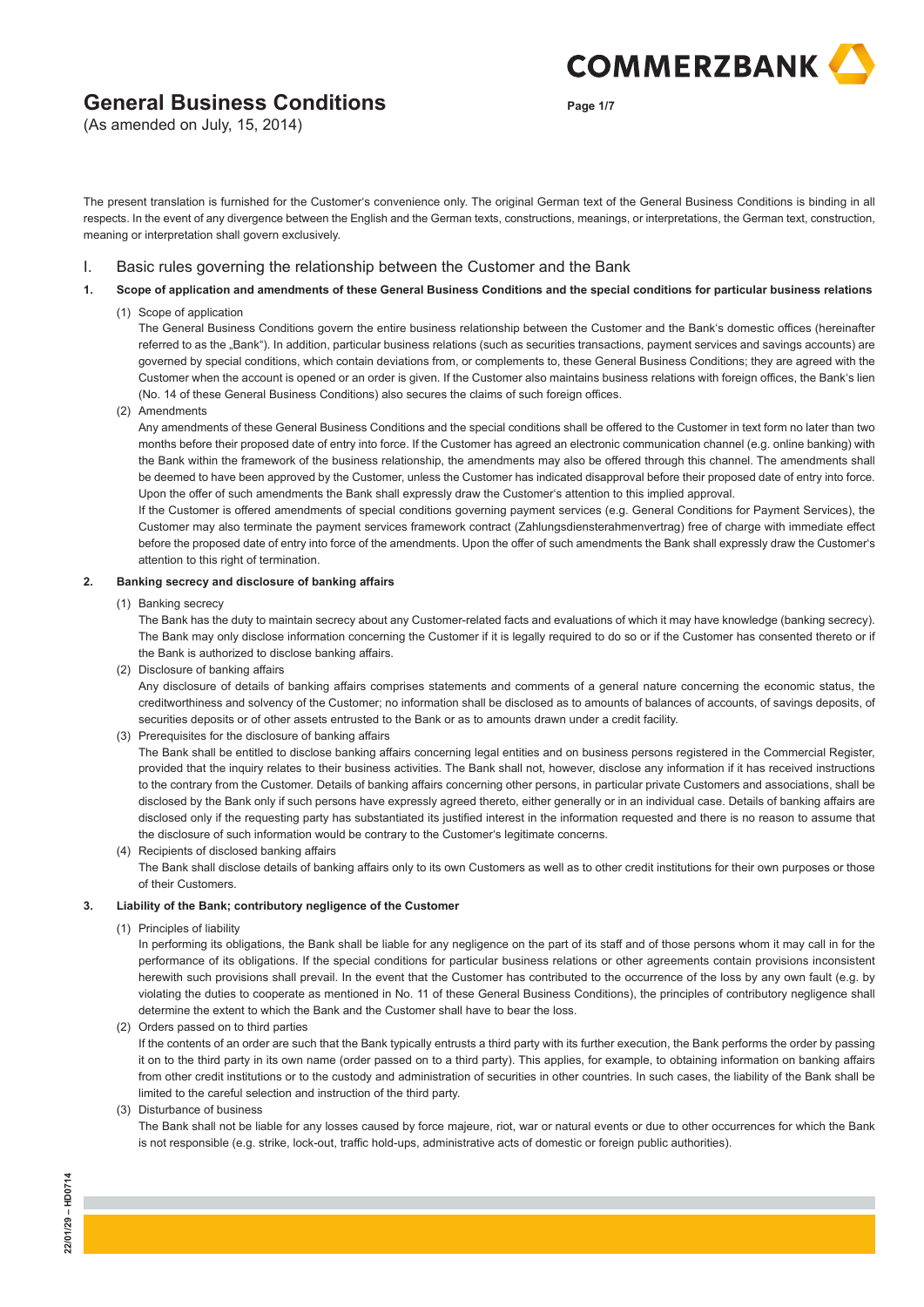**Page 2/7**

**COMMERZBANK** 

#### **4. Set-off limitations on the part of the Customer**

 The Customer may only set off claims against those of the Bank if the Customer's claims are undisputed or have been confirmed by a final court decision.

#### **5. Right of disposal upon the death of the Customer**

 Upon the death of the Customer, any person who approaches the Bank claiming to be the Customer's legal successor shall be required to furnish suitable proof to the Bank of their entitlement under inheritance law. If an official or certified copy of the testamentary disposition (last will or contract of inheritance) together with the relevant record of probate proceedings is presented to the Bank, the Bank may consider any person designated therein as heir or executor as the entitled person, allow this person to dispose of any assets and, in particular, make payment or delivery to this person, thereby discharging its obligations. This shall not apply if the Bank is aware that the person designated therein is not entitled to dispose (e.g. following challenge or invalidity of the will) or if this has not come to the knowledge of the Bank due to its own negligence

#### **6. Applicable law and place of jurisdiction for Customers who are businesspersons or public-law entities**

- (1) Applicability of German law
	- German law shall apply to the business relationship between the Customer and the Bank.
- (2) Place of jurisdiction for domestic Customers

 If the Customer is a businessperson and if the business relation in dispute is attributable to the conducting of such businessperson's trade, the Bank may sue such Customer before the court having jurisdiction for the Bank's office keeping the account of such Customer or before any other competent court; the same applies to legal entities under public law and special funds under public law. The Bank itself may be sued by such Customers only before the court having jurisdiction for the Bank's office keeping the account of such Customer.

 (3) Place of jurisdiction for foreign Customers The agreement upon the place of jurisdiction shall also apply to Customers who conduct a comparable trade or business abroad and to foreign institutions which are comparable with domestic legal entities under public law or a domestic special fund under public law.

#### II. Keeping accounts

## **7. Periodic balance statements for current accounts**

(1) Issue of periodic balance statements

 Unless otherwise agreed upon, the Bank shall issue a periodic balance statement for a current account at the end of each calendar quarter, thereby clearing the claims accrued by both parties during this period (including interest and charges imposed by the Bank). The Bank may charge interest on the balance arising therefrom in accordance with No. 12 of these General Business Conditions or any other agreements entered into with the Customer.

(2) Time allowed for objections; approval by silence

 Any objections a Customer may have concerning the incorrectness or incompleteness of a periodic balance statement must be raised not later than six weeks after its receipt; if the objections are made in text form, it is sufficient to dispatch these within the period of six weeks. Failure to make objections in due time shall be considered as approval. Upon the issuing of such a periodic balance statement, the Bank shall expressly draw the Customer's attention to this consequence. The Customer may demand a correction of the periodic balance statement even after expiry of this period, but must then prove that the account was either wrongly debited or mistakenly not credited.

#### **8. Reverse entries and correction entries made by the Bank**

(1) Before issuing a periodic balance statement

 Incorrect credit entries on current accounts (e.g. due to a wrong account number) may be reversed by the Bank through a debit entry prior to the issue of the next periodic balance statement to the extent that the Bank has a repayment claim against the Customer (reverse entry); in this case, the Customer may not object to the debit entry on the grounds that a disposal of an amount equivalent to the credit entry has already been made. (2) After issuing a periodic balance statement

- If the Bank ascertains an incorrect credit entry after a periodic balance statement has been issued and if the Bank has a repayment claim against the Customer, it shall debit the account of the Customer with the amount of its claim (correction entry). If the Customer objects to the correction entry, the Bank shall re-credit the account with the amount in dispute and assert its repayment claim separately.
- (3) Notification to the Customer; calculation of interest The Bank shall immediately notify the Customer of any reverse entries and correction entries made. With respect to the calculation of interest, the Bank shall initiate the entries retroactively as of the day on which the incorrect entry was made.

#### **9. Collection orders**

(1) Conditional credit entries effected upon presentation of documents

 If the Bank credits the countervalue of cheques and direct debits prior to their payment, this is done on condition of payment, even if these items are payable at the Bank itself. If the Customer submits other items, instructing the Bank to collect an amount due from a debtor (e.g. interest coupons), and if the Bank effects a credit entry for such amount, this is done under the condition that the Bank shall obtain the amount. Such reserve shall also apply if the cheques, direct debits and other items are payable at the Bank itself. If cheques or direct debits are not paid or if the Bank does not obtain the amount under the collection order, the Bank shall cancel the conditional credit entry regardless of whether or not a periodic balance statement has been issued in the meantime.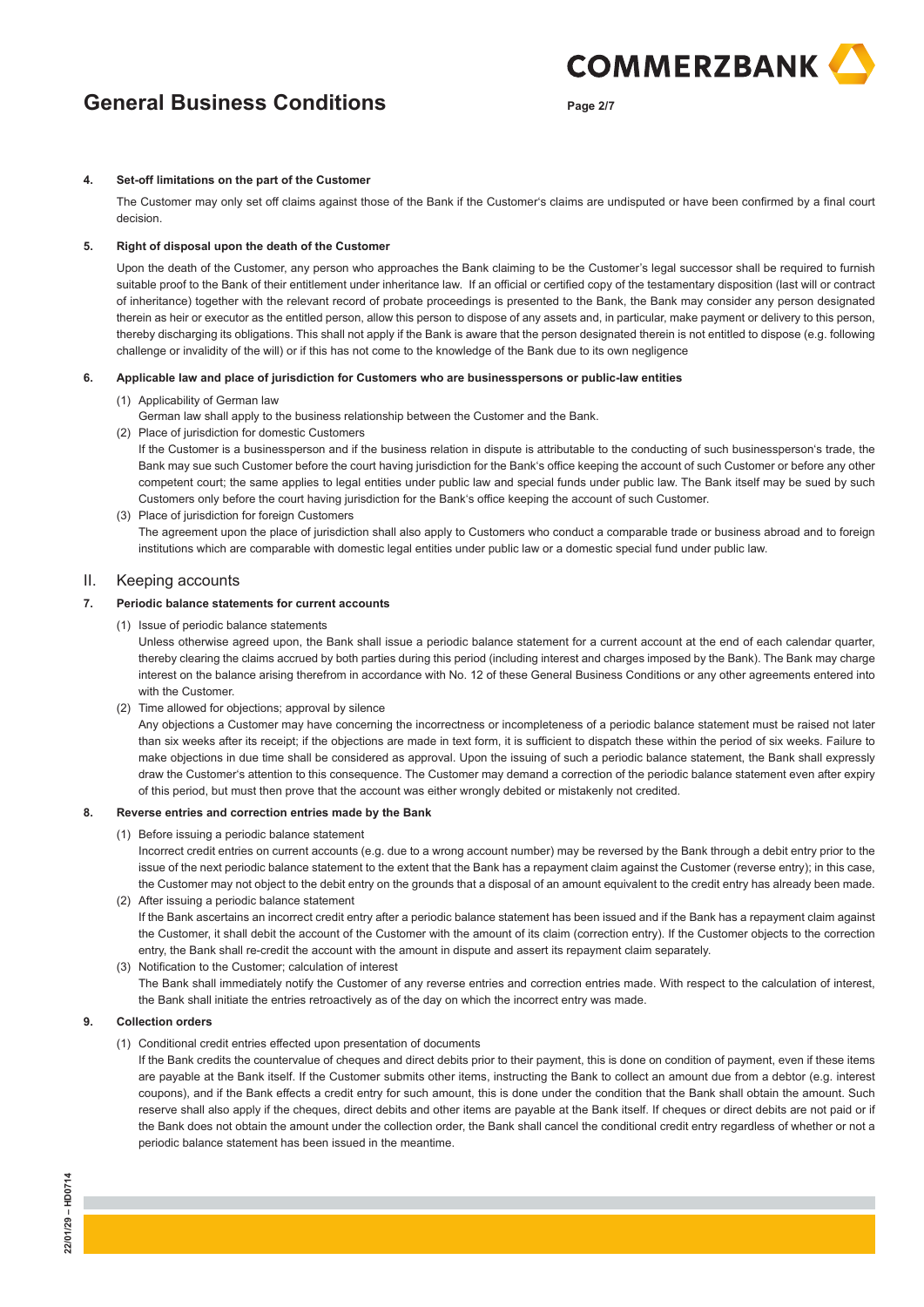**Page 3/7**

**COMMERZBANK** 

(2) Payment of direct debits and of cheques made out by the Customer

 Direct debits as well as cheques are paid if the debit entry has not been cancelled prior to the end of the second bank working day after it was made. Cheques payable in cash are paid once their amount has been disbursed to the presenting party. Cheques shall also be deemed to have been paid as soon as the Bank dispatches an advice of payment. Cheques presented through the clearing office of the Bundesbank shall be deemed to have been paid, unless they are returned by the time stipulated by the Bundesbank.

#### **10. Foreign currency transactions and risks inherent in foreign currency accounts**

- (1) Execution of orders relating to foreign currency accounts Foreign currency accounts of the Customer serve to effect the cashless settlement of payments to and dipositions by the Customer in foreign currency. Disposals of credit balances on foreign currency accounts (e.g. by means of credit transfers to the debit of the foreign currency credit balance) are settled through or by banks in the home country of the currency, unless the Bank executes them entirely within its own organisation. (2) Credit entries for foreign currency transactions with the Customer
- If the Bank concludes a transaction with the Customer (e.g. a forward exchange transaction) under which it owes the provision of an amount in a foreign currency, it shall discharge its foreign currency obligation by crediting the account of the Customer in the respective currency, unless otherwise agreed upon.
- (3) Temporary limitation of performance by the Bank

 The Bank's duty to execute a disposal order to the debit of a foreign currency credit balance (paragraph 1) or to discharge a foreign currency obligation (paragraph 2) shall be suspended to the extent that and for as long as the Bank cannot or can only restrictedly dispose of the currency in which the foreign currency credit balance or the obligation is denominated, due to political measures or events in the country of the respective currency. To the extent that and for as long as such measures or events persist, the Bank is not obligated either to perform at some other place outside the currency of the respective currency, in some other currency (including euros) or by providing cash. However, the Bank's duty to execute a disposal order to the debit of a foreign currency credit balance shall not be suspended if the Bank can execute it entirely within its own organisation. The right of the Customer and of the Bank to set off mutual claims due in the same currency against each other shall not be affected by the above provisions.

#### (4) Exchange rate

The exchange rate for foreign currency transactions shall be determined on the basis of the "List of Prices and Services" (Preis- und Leistungsverzeichnis). Payment services shall be governed in addition by the relevant payment services framework contract.

### III. Duties of the Customer to cooperate

## **11. Duties of the Customer to cooperate**

(1) Notification of changes

 A proper settlement of business requires that the Customer notify the Bank without delay of any changes in the Customer's name and address, as well as the termination of, or amendment to, any powers of representation towards the Bank conferred to any person (in particular, a power of attorney). This notification duty is also mandatory where the powers of representation are recorded in a public register (e.g. the Commercial Register) and any termination thereof or any amendments thereto are entered in that register. Further notification requirements may arise from other legislation, in particular from the German Money Laundering Act.

(2) Clarity of orders

 Orders must unequivocally show their contents. Orders that are not worded clearly may lead to queries, which may result in delays. First and foremost, the Customer must ensure the correctness and completeness of his orders and the information the Customer provides within his orders, particulary the account number and bank code number ("Bankleitzahl") or IBAN (International Bank Account Number) and BIC (Bank Identifier Code) as well as the currency. Amendments, confirmations or repetitions of orders must be designated as such.

- (3) Special reference to urgency in connection with the execution of an order If the Customer considers necessary that an order requires particularly prompt execution, the Customer shall notify the Bank of this fact separately. For orders issued on a printed form, this must be done separately from the form.
- (4) Examination of and objections to notifications received from the Bank The Customer must immediately examine account statements, securities transaction settlements, custodian account statements and declaration of profits, other statements, advices of the execution of orders as well as information on expected payments and consignments (advices), as to their correctness and completeness and immediately raise any objections relating thereto.

 (5) Notice to the Bank in case of non-receipt of statements The Customer must notify the Bank immediately if periodic balance statements and custodian account statements are not received. The duty to notify the Bank also exists if other advices expected by the Customer are not received (e.g. securities transaction settlements, account statements after execution of Customer orders or regarding payments expected by the Customer).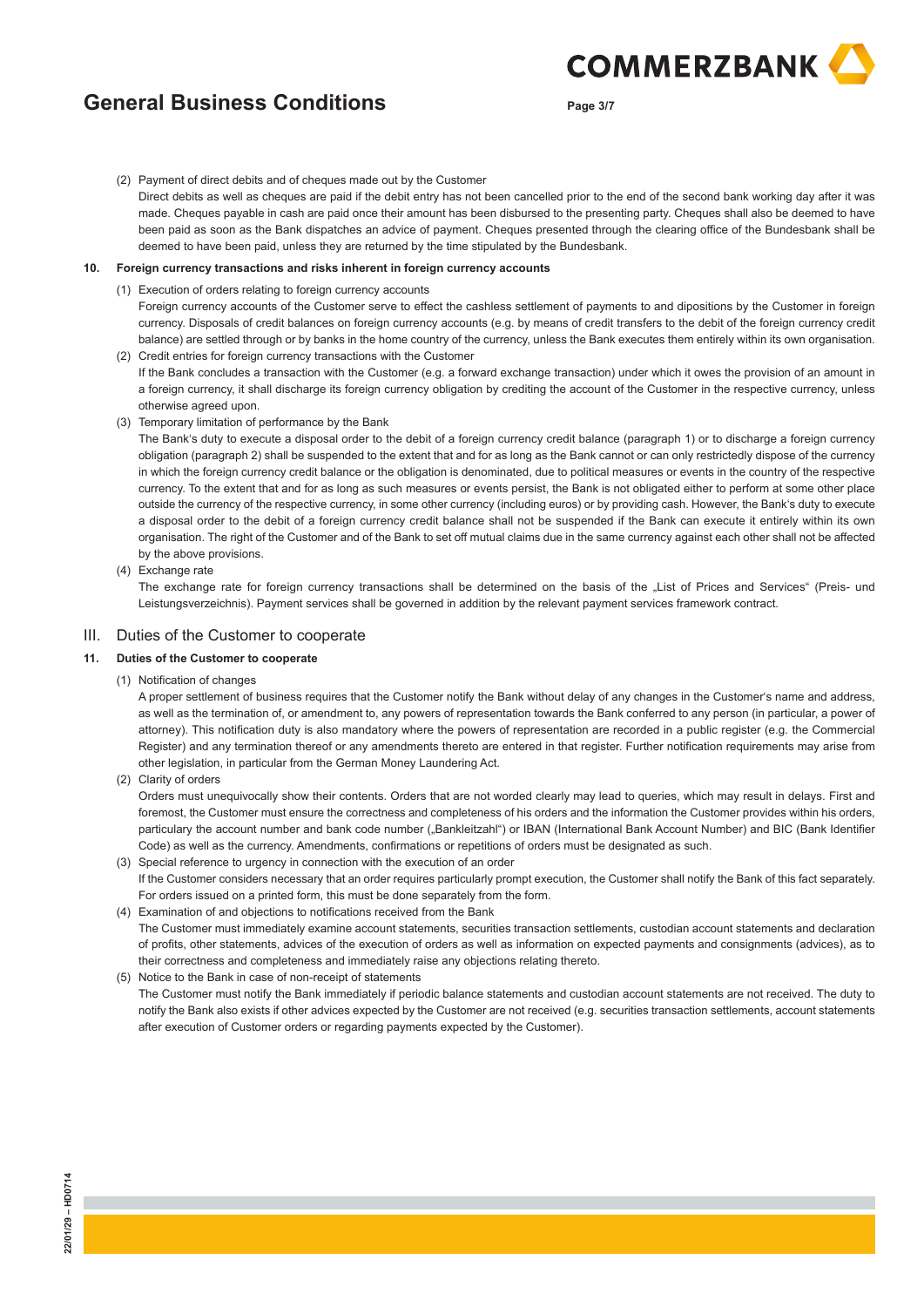**Page 4/7**

**COMMERZBANK** 

## IV. Cost of Bank Services

#### **12. Interest, charges and expenditures**

(1) Interest and charges in business with private consumers

 The amount of interest and charges for the customary services which the Bank provides to private consumers, including the amount of any payments in addition to the remuneration agreed upon for the principal service, is set out in the "Price Display – Standard rates for private banking" (Preisaushang – Regelsätze im standardisierten Privatkundengeschäft) and the "List of Prices and Services" (Preis- und Leistungsverzeichnis). If a private consumer makes use of a service included therein, and unless otherwise agreed between the Bank and the private consumer, the interest and charges stated in the then valid Price Display or List of Prices and Services are applicable.

 Any agreement that concerns a payment made by the private consumer in addition to the remuneration agreed for the principal service must be expressly concluded by the Bank with the private consumer, even if such payment is stated in the Price Display or the List of Prices and Services. Unless otherwise agreed, the charges for any services not included in the Price Display or the List of Prices and Services which are provided following the instructions of the private consumer and which can, in the given circumstances, only be expected to be provided against remuneration, shall be governed by the relevant statutory provisions.

(2) Interest and charges in business with Customers who are not private consumers

 The amount of interest and charges for the customary banking services which the Bank provides to Customers who are not private consumers is set out in the "Price Display – Standard rates for private banking" (Preisaushang – Regelsätze im standardisierten Privatkundengeschäft) and the "List of Prices and Services" (Preis- und Leistungsverzeichnis), provided that the Price Display and the List of Prices and Services include customary banking services to Customers who are not private consumers (e.g. business customers).

 If a Customer who is not a private consumer makes use of a service included therein, and unless otherwise agreed between the Bank and the Customer, the interest and charges stated in the then valid Price Display or List of Prices and Services are applicable.

 Otherwise, in the absence of any other agreement or conflict with statutory provisions, the Bank shall determine the amount of interest and charges at its reasonable discretion (Section 315 of the German Civil Code).

- (3) Non-chargeable service The Bank shall not charge for any service which it is required to provide by law or pursuant to a contractual accessory obligation or which it performs in its own interest, unless such charge is legally permissible and levied in accordance with the relevant statutory provisions.
- (4) Changes in interest rates; right of termination by the Customer in the event of an increase In the case of variable interest rate loans, the interest rate shall be adjusted in accordance with the terms of the respective loan agreement. The Bank shall notify the Customer of any interest rate adjustments. If the interest rate is increased, the Customer may, unless otherwise agreed, terminate the loan agreement affected thereby with immediate effect within six weeks from notification of the change. If the Customer terminates the loan agreement, any such increased interest rate shall not be applied to the terminated loan agreement. The Bank shall allow a reasonable period of time for settlement.
- (5) Changes in charges for services typically used on a permanent basis

 Changes in charges for banking services which are typically used by Customers within the framework of the business relationship on a permanent basis (e.g. account/securities account management) shall be offered to the Customer in text form no later than two months before their proposed date of entry into force. If the Customer has agreed an electronic communication channel (e.g. online banking) with the Bank within the framework of the business relationship, the changes may also be offered through this channel. The changes shall be deemed to have been approved by the Customer, unless the Customer has indicated disapproval before their proposed date of entry into force. The Bank shall expressly draw the Customer's attention to this consequent approval in its offer. If the Customer is offered the changes, the Customer may also terminate the agreement affected by the changes free of charge with immediate effect before the proposed date of entry into force of the changes. The Bank shall expressly draw the Customer's attention to this right of termination in its offer. If the Customer terminates the agreement, the adjusted charge shall not be applied to the terminated agreement.

 The aforementioned arrangement shall only apply to private consumers if the Bank intends to adjust the charges for principal services which are typically used by private consumers within the framework of the business relationship on a permanent basis. Any agreement on the adjustment of a charge that concerns a payment made by the private consumer in addition to the remuneration agreed for the principal service must be expressly concluded by the Bank with the private consumer.

(6) Reimbursement of expenses

Any entitlement by the Bank to reimbursement of expenses shall be governed by the applicable statutory provisions.

 (7) Special arrangements for private consumer loan agreements and payment services contracts with private consumers for payments within the European Economic Area (EEA) in an EEA currency

 The interest and costs (charges, out-of-pocket expenses) for private consumer loan agreements and payment services contracts with private consumers for payments within the European Economic Area (EEA)<sup>1</sup> in an EEA currency<sup>2</sup> shall be determined by the relevant contractual arrangements and Special Conditions as well as the additional statutory provisions.

<sup>1</sup> Current EEA member countries: Austria, Belgium, Bulgaria, Croatia, Cyprus, Czech Republic, Denmark, Estonia, Finland, France, Germany, Greece, Hungary, Iceland, Ireland, Italy, Latvia, Liechtenstein, Lithuania, Luxembourg, Malta, Netherlands, Norway, Poland, Portugal, Romania, Slovak Republic, Slovenia, Spain, Sweden, United Kingdom.

<sup>&</sup>lt;sup>2</sup> EEA currencies at present: Euro, Bulgarian lew, Croatian Kuna, Czech krona, Danish krone, Hungarian forint, Icelandic króna, Lithuanian litas, Norwegin krone, Polish zloty, pound sterling, Romanian leu, Swedish krona, Swiss franc.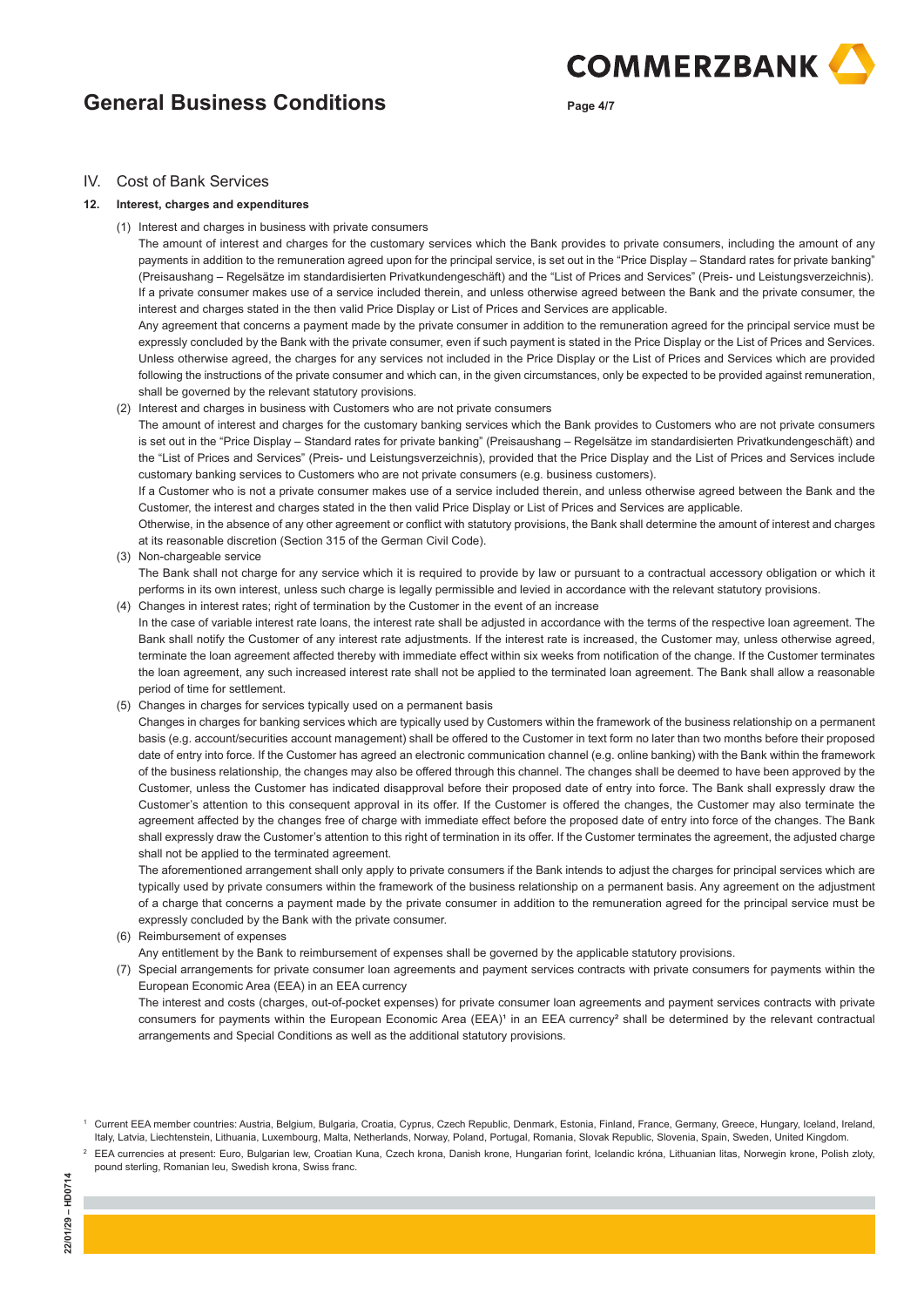**Page 5/7**

**COMMERZBANK** 

## V. Security for the Bank's claims against the Customer

### **13. Security for the Bank's claims against the Customer**

(1) Right of the Bank to request security

 The Bank may demand that the Customer provide the usual forms of security for any claims that may arise from the banking business relationship, even if such claims are conditional (e.g. indemnity for amounts paid under a guarantee issued on behalf of the Customer). If the Customer has assumed a liability for another Customer's obligations towards the Bank (e.g. as a surety), the Bank may also demand that the Customer provide or increase that security at maturity of the debt resulting from such liability.

(2) Changes in the risk

 If the Bank, upon the creation of claims against the Customer, has initially dispensed wholly or partly with demanding that security be provided or increased, it may nonetheless make such a demand at a later time, provided, however, that circumstances occur or become known which justify a higher risk assessment of the claims against the Customer. This may, in particular, be the case if

- the economic status of the Customer has changed or threatens to change in a negative manner or
- the value of the existing security has deteriorated or threatens to deteriorate.

 The Bank has no right to demand security if it has been expressly agreed that the Customer either does not have to provide any security or must only provide that security which has been specified. For private consumer loan agreements, the Bank is entitled to demand that security be provided or increased only to the extent that such security is mentioned in the loan agreement; when, however, the net loan amount exceeds 75,000 euros, the Bank may demand that security be provided or increased even if the loan agreement does not contain any or any exhaustive indications as to security.

(3) Setting a period of time for providing or increasing security

 The Bank shall allow a reasonable period of time for providing or increasing security. If the Bank intends to make use of its right of termination without notice according to No. 19 (3) of these General Business Conditions should the Customer fail to comply with the obligation to provide or increase security within such period, it shall draw the Customer's attention to this consequence before doing so.

#### **14. Agreement on the lien**

(1) Agreement on the lien

 The Customer and the Bank agree that the Bank acquires a lien on the securities and chattels which, within the scope of banking business, have come or may come into the possession of a domestic office of the Bank. The Bank also acquires a lien on any claims which the Customer has or may in future have against the Bank arising from the banking business relationship (e.g. credit balances).

(2) Secured claims

 The lien serves to secure all existing, future and contingent claims arising from the banking business relationship which the Bank with all its domestic and foreign offices is entitled to against the Customer. If the Customer has assumed liability for another Customer's obligations towards the Bank (e.g. as a surety), the lien shall secure the debt resulting from this liability when due.

(3) Exemptions from the lien

 If funds or other assets come into the power of disposal of the Bank under the reserve that they may only be used for a specified purpose (e.g. deposit of cash for payment of a bill of exchange), the Bank's lien does not extend to these assets. The same applies to shares issued by the Bank itself (own shares) and to securities which the Bank keeps in safe custody abroad for the Customer's account. Moreover, the lien extends neither to the profit-participation rights/profit-participation certificates (Genussrechte/ Genussscheine) issued by the Bank itself nor to the Bank's securitised and non-securitised subordinated liabilities.

(4) Interest and dividend coupons

 If securities are subject to the Bank's lien, the Customer is not entitled to demand the delivery of the interest and dividend coupons pertaining to such securities.

#### **15. Security interests in the case of items for collection and discounted bills of exchange**

(1) Transfer of ownership by way of security

 The Bank acquires ownership by way of security of any cheques and bills of exchange deposited for collection at the time such items are deposited. The Bank acquires absolute ownership of discounted bills of exchange at the time of the purchase of such items; if it redebits discounted bills of exchange to the account, it retains the ownership by way of security in such bills of exchange.

(2) Assignment by way of security

 The claims underlying the cheques and bills of exchange shall pass to the Bank simultaneously with the acquisition of ownership in the cheques and bills of exchange; the claims also pass to the Bank if other items are deposited for collection (e.g. direct debits, documents of commercial trading).

(3) Special-purpose items for collection

 If items for collection are deposited with the Bank under the reserve that their countervalue may only be used for a specified purpose, the transfer or assignment of ownership by way of security does not extend to these items.

(4) Secured claims of the Bank

 The ownership transferred or assigned by way of security serves to secure any claims which the Bank may be entitled to against the Customer arising from the Customer's current account when items are deposited for collection or arising as a consequence of the redebiting of unpaid items for collection or discounted bills of exchange. Upon request of the Customer, the Bank retransfers to the Customer the ownership by way of security of such items and of the claims that have passed to it if it does not, at the time of such request, have any claims against the Customer that need to be secured or if it does not permit the Customer to dispose of the countervalue of such items prior to their final payment.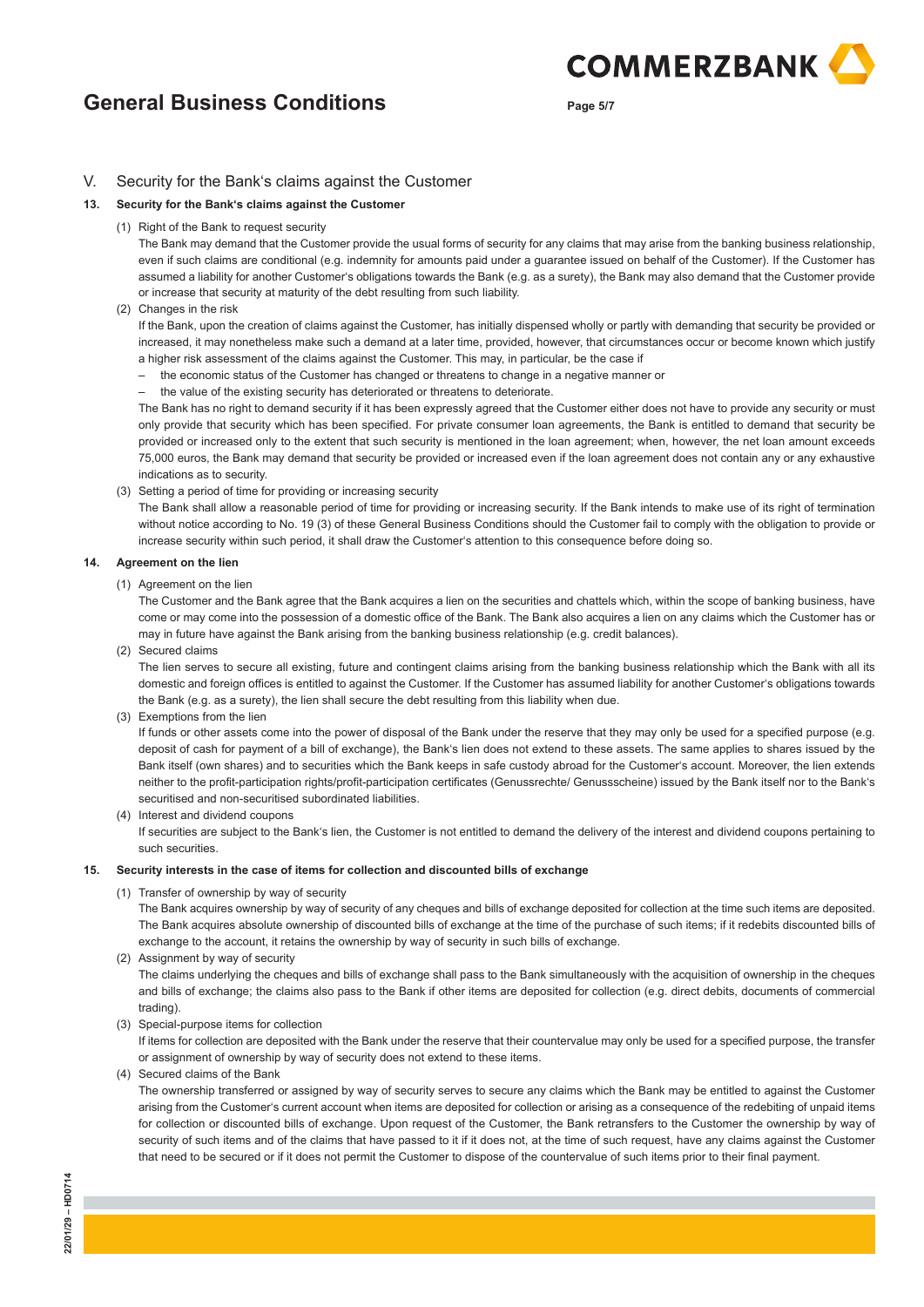**Page 6/7**

**COMMERZBANK** 

#### **16. Limitation of the claim to security and obligation to release**

(1) Cover limit

 The Bank may demand that security be provided or increased until the realisable value of all security corresponds to the total amount of all claims arising from the banking business relationship (cover limit).

(2) Release

 If the realisable value of all security exceeds the cover limit on a more than temporary basis, the Bank shall, at the Customer's request, release security items as it may choose in the amount exceeding the cover limit; when selecting the security items to be released, the Bank shall take into account the legitimate concerns of the Customer or of any third party having provided security for the Customer's obligations. To this extent, the Bank is also obliged to execute orders of the Customer relating to the items subject to the lien (e.g. sale of securities, repayment of savings deposits).

(3) Special agreements

 If assessment criteria for a specific security item other than the realisable value or another cover limit or another limit for the release of security have been agreed, these other criteria or limits shall apply.

## **17. Realisation of security**

(1) Option of the Bank

If the Bank realises security, it may choose between several security items. When realising security and selecting the items to be realised, the Bank shall take into account the legitimate concerns of the Customer and any third party who may have provided security for the obligations of the Customer.

(2) Credit entry for proceeds under value-added tax law

 If the transaction of realisation is subject to value-added tax, the Bank shall provide the Customer with a credit entry for the proceeds, such entry being deemed to serve as invoice for the supply of the item given as security and meeting the requirements of value-added tax law (Umsatzsteuerrecht).

### VI. Termination

## **18. Termination rights of the Customer**

(1) Right of termination at any time

 Unless the Bank and the Customer have agreed to a term or a diverging termination provision, the Customer may at any time, without notice, terminate the over-all business relationship or particular business relations (e.g. agreement authorizing the Customer to draw cheques on the Bank).

(2) Termination for reasonable cause

 If the Bank and the Customer have agreed a term or a diverging termination provision for a particular business relation, such relation may only be terminated without notice if there is reasonable cause therefor which makes it unacceptable to the Customer to continue it, also after giving consideration to the legitimate concerns of the Bank.

(3) Legal termination rights

Legal termination rights shall not be affected.

#### **19. Termination rights of the Bank**

(1) Termination upon notice

 Upon observing a reasonable period of notice, the Bank may at any time terminate the over-all business relationship or particular business relations for which neither a term nor a diverging termination provision has been agreed (e.g. agreement authorizing the Customer to draw cheques on the Bank). In determining the period of notice, the Bank shall take into account the legitimate concerns of the Customer. The minimum termination notice for a payment services framework contract (e.g. current account or card contract) and a custodian account shall be two months.

(2) Termination of loans with no fixed term

 Loans and loan commitments for which neither a fixed term nor a diverging termination provision has been agreed may be terminated at any time by the Bank without notice. When exercising this right of termination, the Bank shall give due consideration to the legitimate concerns of the Customer.

 Where the German Civil Code contains specific provisions for the termination of a private consumer loan agreement, the Bank may only terminate the agreement as provided therein.

(3) Termination for reasonable cause without notice

 Termination of the over-all business relationship or of particular business relations without notice is permitted if there is reasonable cause which makes it unacceptable to the Bank to continue the business relations, also after having given consideration to the legitimate concerns of the Customer. Reasonable cause is given in particular

- if the Customer has made incorrect statements as to the Customer's financial status, provided such statements were of significant importance for the Bank's decision concerning the granting of credit or other operations involving risks for the Bank (e.g. the delivery of a payment card), or
- if a substantial deterioration in the Customer's financial status or in the value of security occurs or threatens to occur, jeopardizing the repayment of a loan or the discharge of any other obligation towards the Bank even if security provided therefor is realised, or
- if the Customer fails to comply, within the required period of time allowed by the Bank, with the obligation to provide or increase security according to No 13 (2) of these General Business Conditions or to the provisions of some other agreement